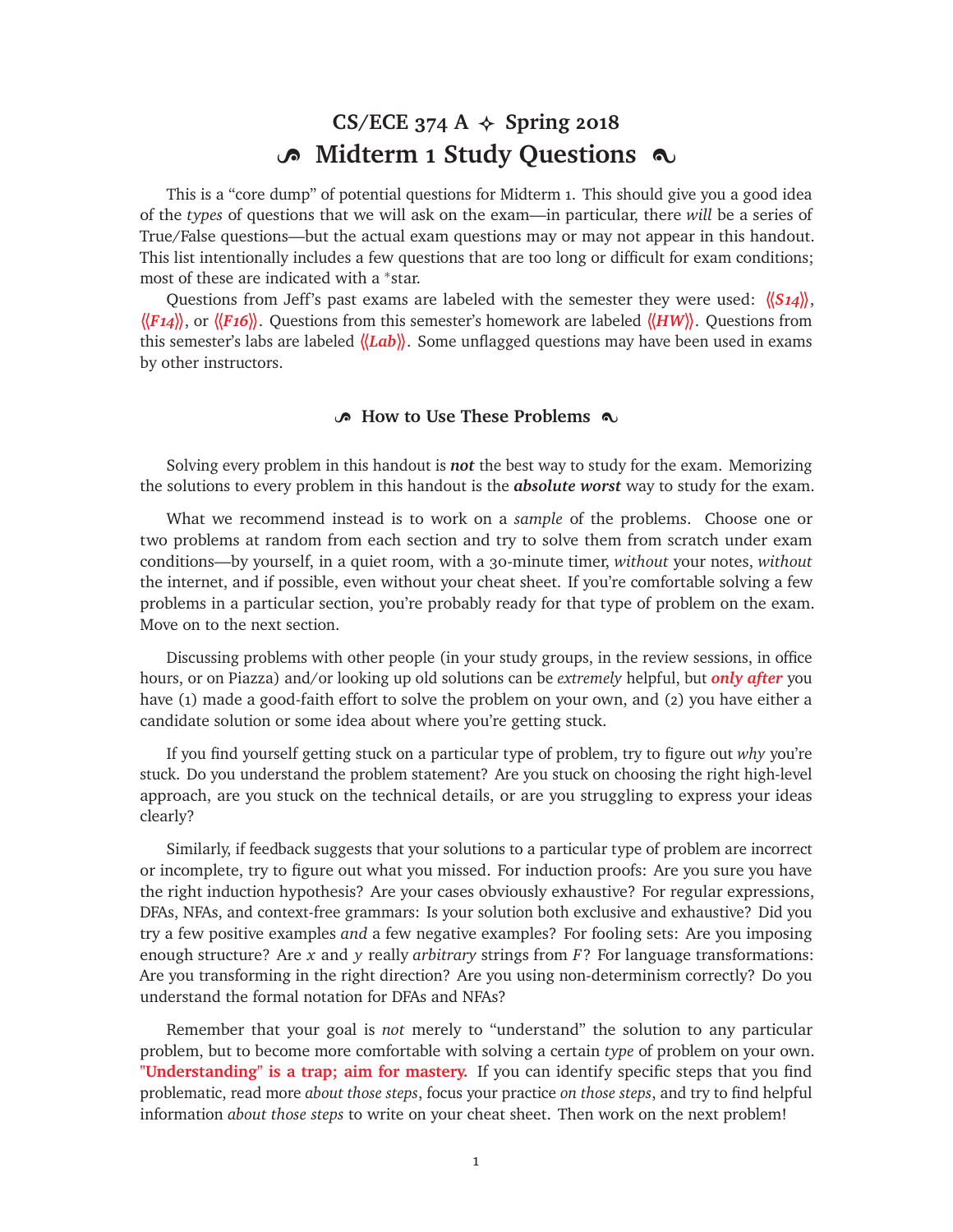# **Induction on Strings**

Give complete, formal inductive proofs for the following claims. Your proofs must reply on the formal recursive definitions of the relevant string functions, not on intuition. Recall that the concatenation  $\cdot$  and length  $|\cdot|$  functions are formally defined as follows:

$$
w \bullet y := \begin{cases} y & \text{if } w = \varepsilon \\ a \cdot (x \bullet y) & \text{if } w = ax \text{ for some } a \in \Sigma \text{ and } x \in \Sigma^* \end{cases}
$$

$$
|w| := \begin{cases} 0 & \text{if } w = \varepsilon \\ 1 + |x| & \text{if } w = ax \text{ for some } a \in \Sigma \text{ and } x \in \Sigma^* \end{cases}
$$

1.1 The *reversal*  $w^R$  of a string *w* is defined recursively as follows:

$$
w^{R} := \begin{cases} \varepsilon & \text{if } w = \varepsilon \\ x^{R} \bullet a & \text{if } w = ax \text{ for some } a \in \Sigma \text{ and } x \in \Sigma^* \end{cases}
$$

- (a) Prove that  $(w \cdot x)^R = x^R \cdot w^R$  for all strings *w* and *x*.  $\langle \langle HW, F14 \rangle \rangle$
- (b) Prove that  $(w^R)^R = w$  for every string *w*.  $\langle \langle HW \rangle \rangle$
- (c) Prove that  $|w| = |w^R|$  for every string *w*.  $\langle \langle HW \rangle \rangle$
- 1.2 For any string  $w$  and any non-negative integer  $n$ , let  $w^n$  denote the string obtained by concatenating *n* copies of *w*; more formally, define

$$
w^n := \begin{cases} \varepsilon & \text{if } n = 0\\ w \bullet w^{n-1} & \text{otherwise} \end{cases}
$$

For example,  $(BLAH)^5 = BLAHBLAHBLAHBLAHBLAH ALAH$ 

- (a) Prove that  $w^m \cdot w^n = w^{m+n}$  for every string *w* and all non-negative integers *n* and *m*.
- (b) Prove that  $(w^m)^n = w^{mn}$  for every string *w* and all non-negative integers *n* and *m*.
- (c) Prove that  $|w^n| = n|w|$  for every string *w* and every integer  $n \ge 0$ .
- (d) Prove that  $(w^n)^R = (w^R)^n$  for every string *w* and every integer  $n \ge 0$ .
- 1.3 Consider the following pair of mutually recursive functions:

$$
evens(w) := \begin{cases} \varepsilon & \text{if } w = \varepsilon \\ odds(x) & \text{if } w = ax \end{cases} odds(w) := \begin{cases} \varepsilon & \text{if } w = \varepsilon \\ a \cdot evens(x) & \text{if } w = ax \end{cases}
$$

For example, *evens*( $0001101$ ) = 010 and *odds*( $0001101$ ) = 0011.

(a) Prove the following identity for all strings *w* and *x*:

$$
evens(w \bullet x) = \begin{cases} evens(w) \bullet evens(x) & \text{if } |w| \text{ is even,} \\ evens(w) \bullet odds(x) & \text{if } |w| \text{ is odd.} \end{cases}
$$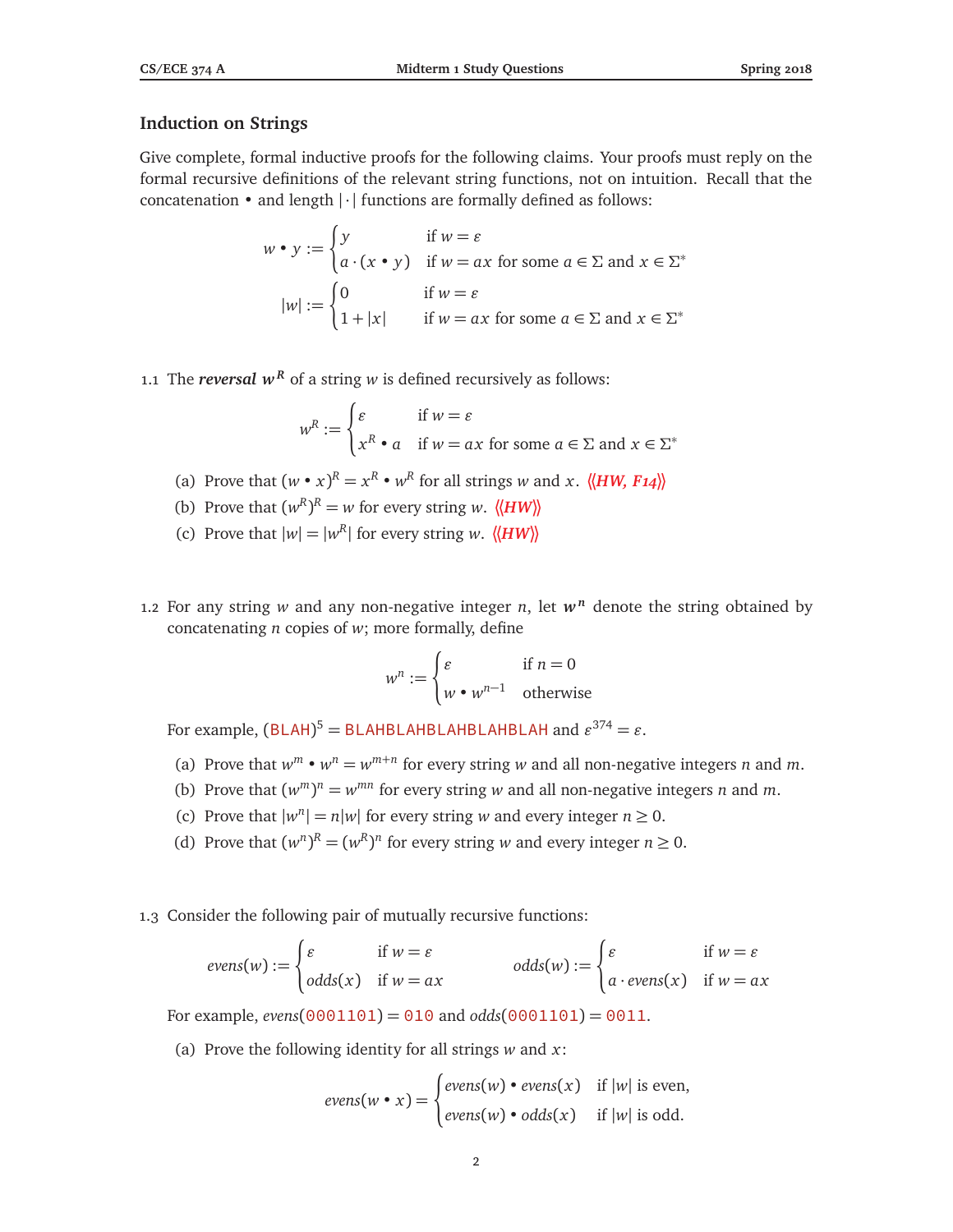- (b) State and prove a similar identity for *odds*(*w x*).
- (c) Prove the following identity for all strings *w*:

$$
evens(w^R) = \begin{cases} (evens(w))^R & \text{if } |w| \text{ is odd,} \\ (odds(w))^R & \text{if } |w| \text{ is even.} \end{cases}
$$

- (d) Prove that  $|w| = |evens(w)| + |odds(w)|$  for every string *w*.
- 1.4 The *complement*  $w^c$  of a string  $w \in \{0, 1\}^*$  is obtained from w by replacing every 0 in w with a 1 and vice versa. The complement function can be defined recursively as follows:

$$
w^{c} := \begin{cases} \varepsilon & \text{if } w = \varepsilon \\ 1 \cdot x^{c} & \text{if } w = 0x \\ 0 \cdot x^{c} & \text{if } w = 1x \end{cases}
$$

- (a) Prove that  $|w| = |w^c|$  for every string *w*.
- (b) Prove that  $(x \cdot y)^c = x^c \cdot y^c$  for all strings *x* and *y*.
- (c) Prove that  $\#(1, w) = \#(0, w^c)$  for every string *w*.
- 1.5 Consider the following recursively defined function:

$$
stutter(w) := \begin{cases} \varepsilon & \text{if } w = \varepsilon \\ aa \cdot stutter(x) & \text{if } w = ax \end{cases}
$$

For example, *stutter*(MISSISSIPPI) = MMIISSSSIISSSSIIPPPPII.

- (a) Prove that  $|$ *stutter* $(w)| = 2|w|$  for every string *w*.
- (b) Prove that *evens*( $stutter(w)$ ) = *w* for every string *w*.
- (c) Prove that  $odds(s,tutter(w)) = w$  for every string *w*.
- (d) Prove that *w* is a palindrome if and only if *stutter*(*w*) is a palindrome, for every string *w*.
- 1.6 Consider the following recursive function:

$$
faro(w, z) := \begin{cases} z & \text{if } w = \varepsilon \\ a \cdot faro(z, x) & \text{if } w = ax \end{cases}
$$

For example,  $\frac{faro(0011,0101)}{P} = 00011011$ . (A "faro shuffle" splits a deck of cards into two equal piles and then perfectly interleaves them.)

- (a) Prove that  $|faro(x, y)| = |x| + |y|$  for all strings *x* and *y*.
- (b) Prove that  $\text{faro}(w, w) = \text{stutter}(w)$  for every string *w*.
- (c) Prove that  $\text{faro}(\text{odds}(w), \text{evens}(w)) = w$  for every string *w*.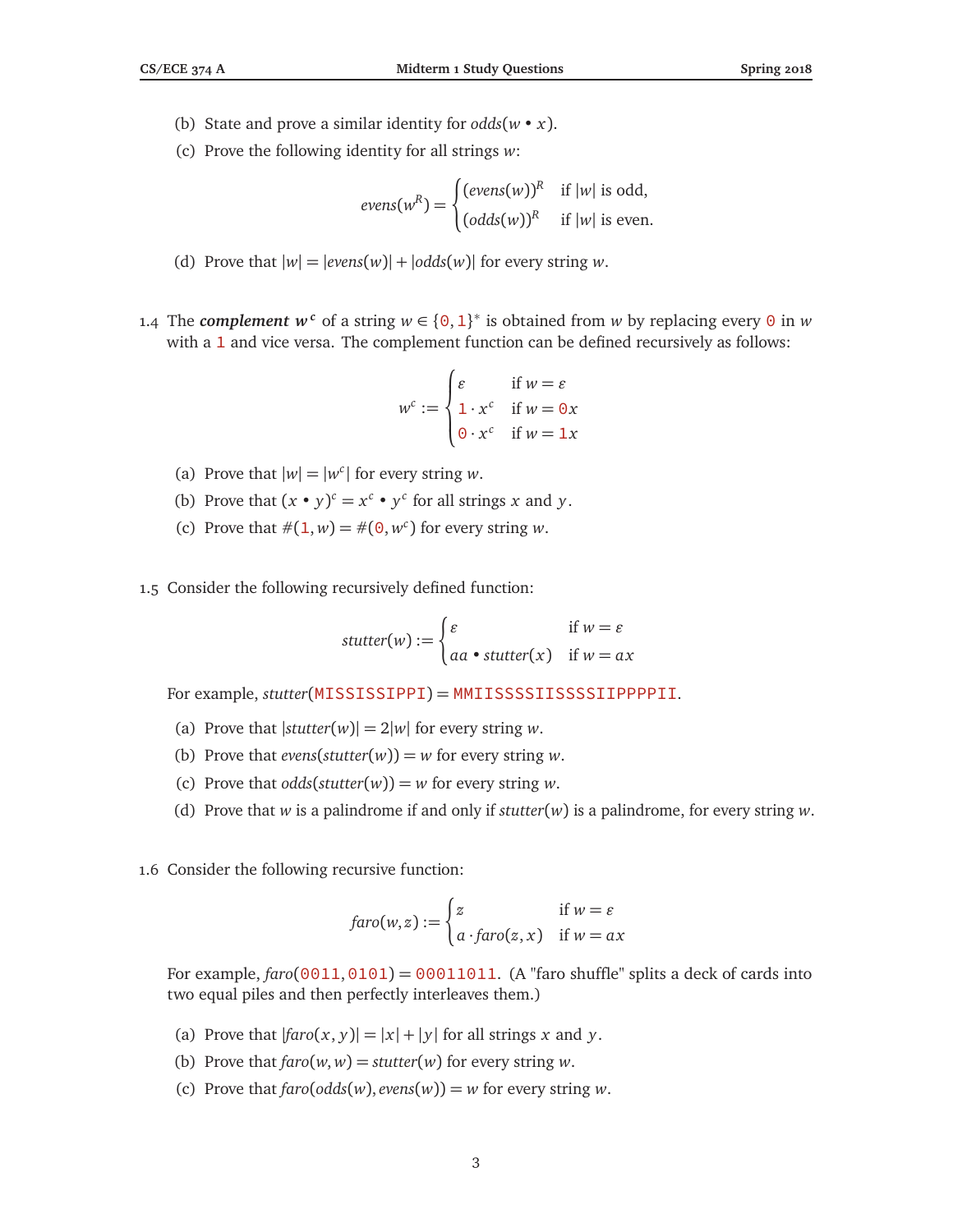## **Regular expressions**

For each of the following languages over the alphabet  $\{0,1\}$ , give an equivalent regular expression, and *briefly* argue why your expression is correct. (On exams, we will not ask for justifications, but you should still justify your expressions in your head.)

- 2.1 Every string of length at most 3. [Hint: Don't try to be clever.]
- 2.2 All strings except 010.
- 2.3 All strings that end with the suffix  $\theta$ 10.
- 2.4 All strings that do not end with the suffix  $\theta$ 10.
- 2.5 All strings that contain the substring  $\theta$ 10.
- 2.6 All strings that do not contain the substring 010.
- 2.7 All strings that contain the subsequence 010.
- 2.8 All strings that do not contain the subsequence 010.
- 2.9 All strings containing the substring  $10$  or the substring  $01$ .
- 2.10  $\langle$ *F16* $\rangle$  All strings containing either the substring 10 or the substring 01, but not both.
- 2.11 All strings containing the subsequence  $10$  or the subsequence  $01$ .
- 2.12 All strings containing either the subsequence  $10$  or the subsequence  $01$ , but not both.
- 2.13 All strings containing at least two 1s and at least one  $\theta$ .
- 2.14 All strings containing *either* at least two 1s *or* at least one 0.
- 2.15 **〈〈***lab***〉〉** All strings such that *in every prefix*, the number of 0s and the number of 1s differ by at most 1.
- 2.16  $\langle \langle F_1 \rangle$  All strings in which every run of consecutive 0s has even length and every run of consecutive 1s has odd length.
- 2.17 The set of all strings in  $\{0, 1\}^*$  whose length is divisible by 3.
- 2.18  $\langle (S14) \rangle$  The set of all strings in  $\Theta^*1^*$  whose length is divisible by 3.
- 2.19 The set of all strings in  $\{0, 1\}^*$  in which the number of 1s is divisible by 3.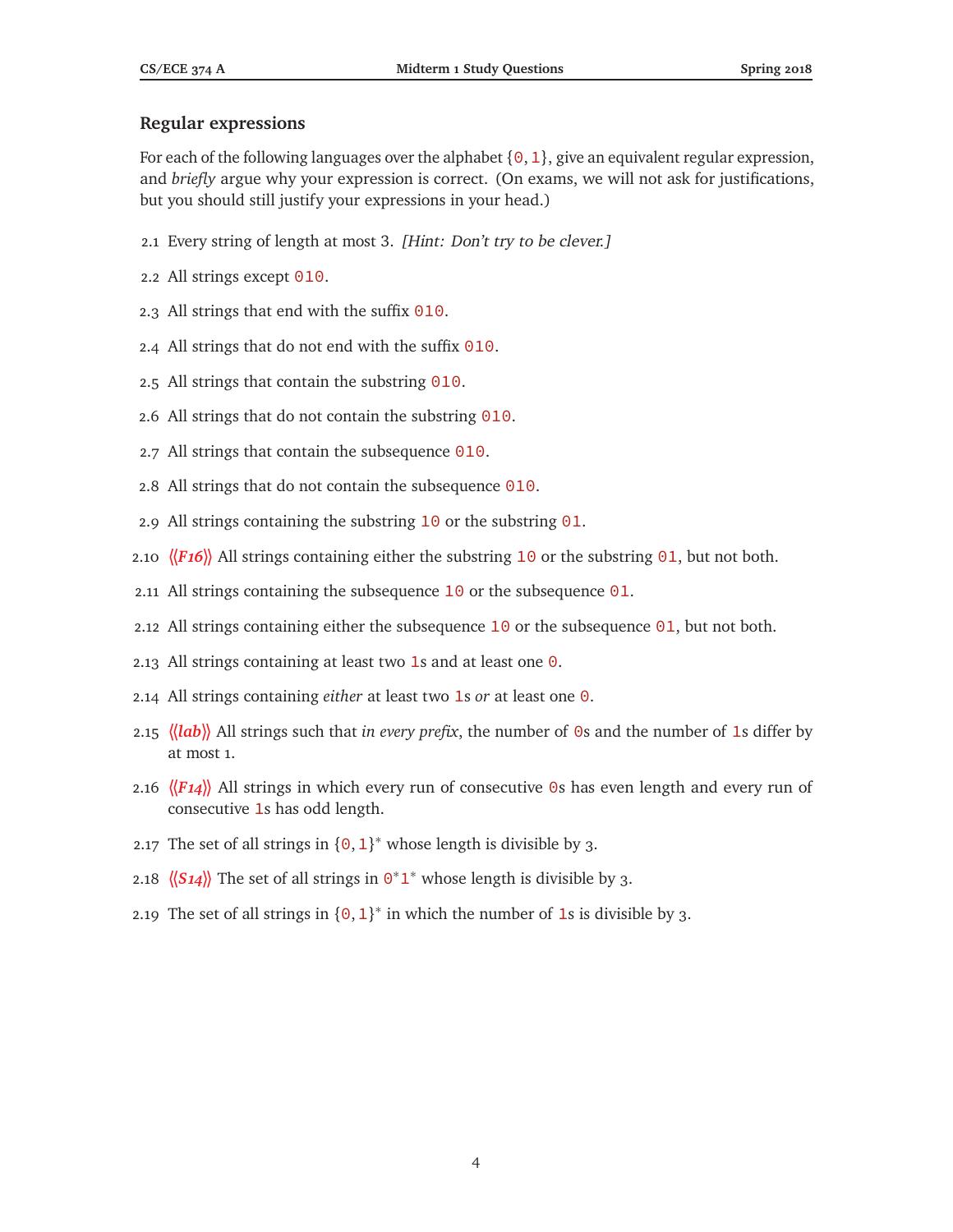# **Direct DFA construction.**

Draw or formally describe a DFA that recognizes each of the following languages. Don't forget to describe the states of your DFA in English.

- 3.1 Every string of length at most 3.
- 3.2 All strings except 010.
- 3.3 All strings that end with the suffix 010.
- 3.4 All strings that do not end with the suffix 010.
- 3.5 All strings that contain the substring  $\theta$ 10.
- 3.6 All strings that do not contain the substring 010.
- 3.7 All strings that contain the subsequence 010.
- 3.8 All strings that do not contain the subsequence 010.
- 3.9 The language {LONG, LUG, LEGO, LEG, LUG, LOG, LINGO}.
- 3.10 The language MOO<sup>\*</sup> + MEOO<sup>\*</sup>W
- 3.11 All strings in which every run of consecutive 0s has even length and every run of consecutive 1s has odd length.**〈〈***F14***〉〉**
- 3.12 All strings containing the substring  $10$  or the substring  $01$ .
- 3.13 All strings containing either the substring  $10$  or the substring  $01$ , but not both.
- 3.14 All strings containing the subsequence  $10$  or the subsequence  $01$ .
- 3.15 All strings containing either the subsequence 10 or the subsequence 01, but not both.
- 3.16 The set of all strings in  $\{0, 1\}^*$  whose length is divisible by 3.
- 3.17  $\langle 514 \rangle$  The set of all strings in  $0^*1^*$  whose length is divisible by 3.
- 3.18 The set of all strings in  ${0, 1}^*$  in which the number of 1s is divisible by 3.
- 3.19 All strings *w* such that the binary value of  $w<sup>R</sup>$  is divisible by 5.
- 3.20 **〈〈***lab***〉〉** All strings such that *in every prefix*, the number of 0s and the number of 1s differ by at most 2.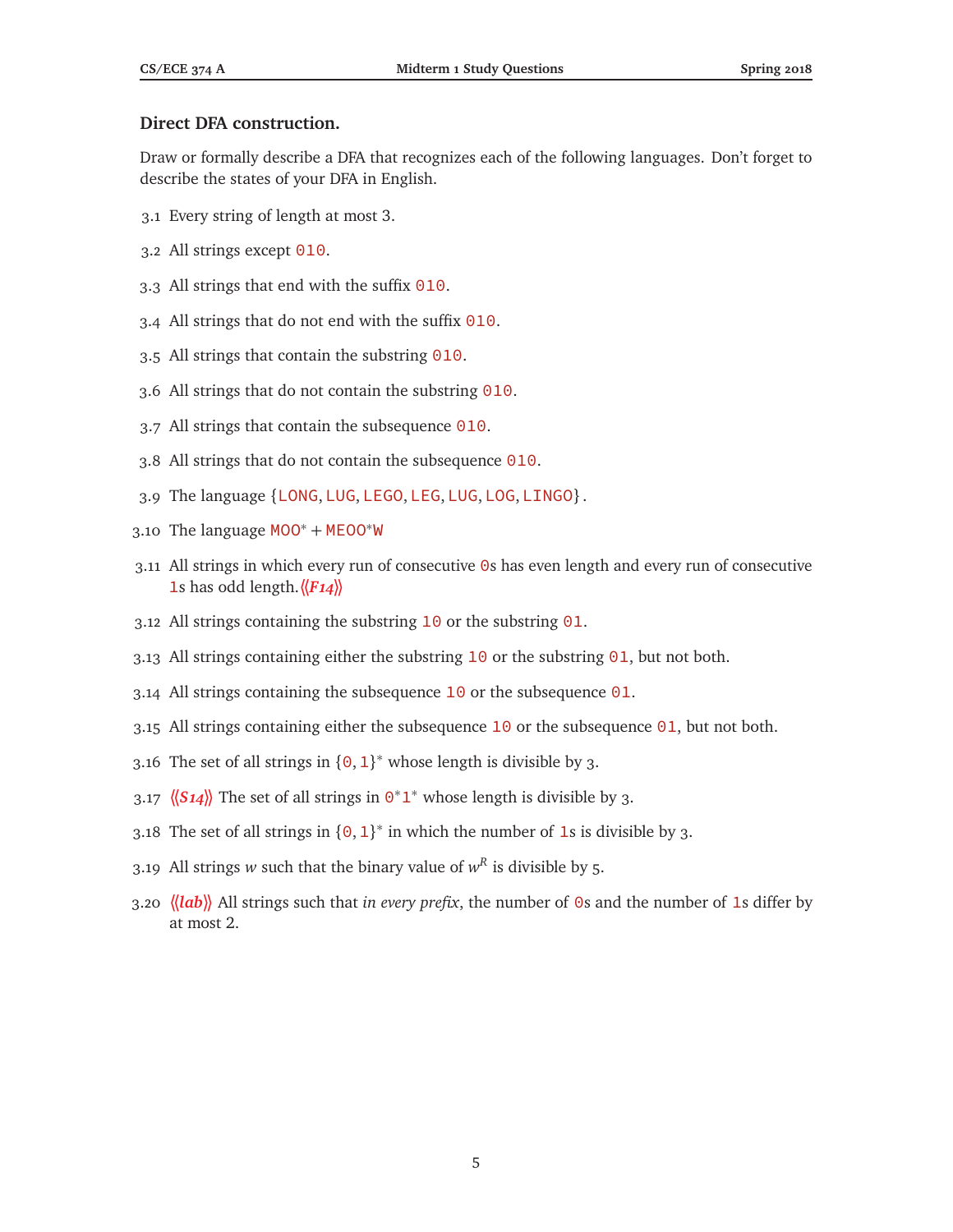### **Fooling sets**

*Prove* that each of the following languages is *not* regular.

- 4.1 The set of all strings in  $\{0, 1\}^*$  with more 0s than 1s.  $\langle \langle S_1 \rangle \rangle$
- 4.2 The set of all strings in  $\{0, 1\}^*$  with fewer 0s than 1s.
- 4.3 The set of all strings in  ${0, 1}^*$  with exactly twice as many 0s as 1s.
- 4.4 The set of all strings in  ${0, 1}^*$  with at least twice as many 0s as 1s.
- $4.5 \{ \Theta^{2^n} \mid n \ge 0 \} \langle \langle \mathbf{Lab} \rangle \rangle$
- 4.6  $\{ \Theta^{F_n} \mid n \ge 0 \}$ , where  $F_n$  is the *n*th Fibonacci number, defined recursively as follows:

$$
F_n := \begin{cases} 0 & \text{if } n = 0\\ 1 & \text{if } n = 1\\ F_{n-1} + F_{n-2} & \text{otherwise} \end{cases}
$$

[Hint: If  $F_i + F_j$  is a Fibonacci number, then either  $i = j \pm 1$  or  $\min\{i, j\} \leq 2$ .]

- 4.7  $\{0^{n^3} \mid n \ge 0\}$
- 4.8  $\{x \# y \mid x, y \in \{0, 1\}^* \text{ and } \#(0, x) = \#(1, y)\}\$
- 4.9  $\{xx^c \mid x \in \{0,1\}^*\}$ , where  $x^c$  is the *complement* of *x*, obtained by replacing every 0 in *x* with a 1 and vice versa. For example,  $0001101<sup>c</sup> = 1110010$ .
- 4.10 The language of properly balanced strings of parentheses, described by the context-free  $\text{grammar } S \rightarrow \varepsilon \mid SS \mid (S)$ .  $\langle \langle Lab \rangle \rangle$
- 4.11  $\{(\text{01})^n(\text{10})^n \mid n \geq 0\}$
- 4.12  $\{(\01)^m(10)^n \mid n \ge m \ge 0\}$
- 4.13  $\{w \# x \# y \mid w, x, y \in \Sigma^* \text{ and } w, x, y \text{ are not all equal}\}$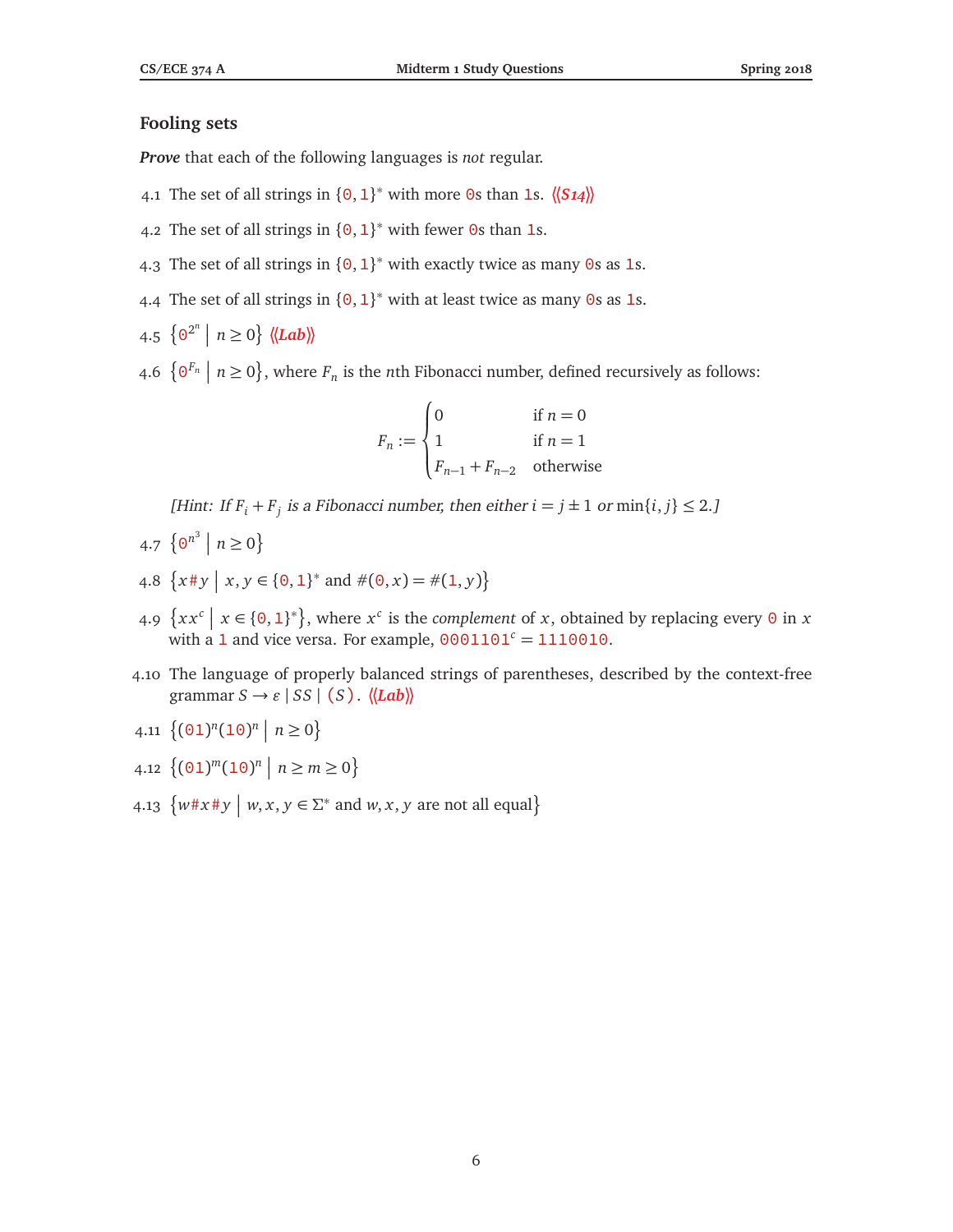## **Regular or Not?**

For each of the following languages, either prove that the language is regular (by describing a DFA, NFA, or regular expression), or prove that the language is not regular (using a fooling set argument). Unless otherwise specified, all

- 5.1  $\langle$ **F14**) The set of all strings in {0, 1}<sup>\*</sup> in which the substrings 01 and 10 appear the same number of times. (For example, the substrings  $01$  and  $01$  each appear three times in the string 1100001101101.)
- 5.2  $\langle$ **F14** $\rangle$  The set of all strings in {0, 1}<sup>\*</sup> in which the substrings 00 and 11 appear the same number of times. (For example, the substrings  $\theta\theta$  and  $11$  each appear three times in the string 1100001101101.)
- 5.3  $\langle \langle F14 \rangle \rangle$  {www |  $w \in \Sigma^*$ }
- 5.4  $\langle F14 \rangle \rangle \{ wxw \mid w, x \in \Sigma^* \}$
- 5.5 The set of all strings in  ${0, 1}^*$  such that in every prefix, the number of 0s is greater than the number of 1s.
- 5.6 The set of all strings in  ${0, 1}^*$  such that in every *non-empty* prefix, the number of 0s is greater than the number of 1s.
- 5.7  $\{ \Theta^m \mathbf{1}^n \mid 0 \le m n \le 374 \}$
- 5.8  $\{0^m1^n \mid 0 \le m + n \le 374\}$
- 5.9 The language generated by the following context-free grammar:

$$
S \to 0A1 \mid \varepsilon
$$

$$
A \to 1S0 \mid \varepsilon
$$

5.10 The language generated by the following context-free grammar:

$$
S \to 0S1 \mid 1S0 \mid \varepsilon
$$

- 5.11  $\{w \# x \mid w, x \in \{0, 1\}^* \text{ and no substring of } w \text{ is also a substring of } x\}$
- 5.12  $\{w \# x \mid w, x \in \{0, 1\}^* \text{ and no non-empty substring of } w \text{ is also a substring of } x\}$
- 5.13  $\{w \# x \mid w, x \in \{0, 1\}^* \text{ and every non-empty substring of } w \text{ is also a substring of } x\}$
- 5.14  $\{w \# x \mid w, x \in \{0, 1\}^* \text{ and } w \text{ is a substring of } x\}$
- 5.15  $\{w \# x \mid w, x \in \{0, 1\}^* \text{ and } w \text{ is a proper substring of } x\}$
- 5.16  $\{xy \mid \#(0, x) = \#(1, y) \text{ and } \#(1, x) = \#(0, y)\}\$
- 5.17  $\{xy \mid \#(0, x) = \#(1, y) \text{ or } \#(1, x) = \#(0, y)\}\$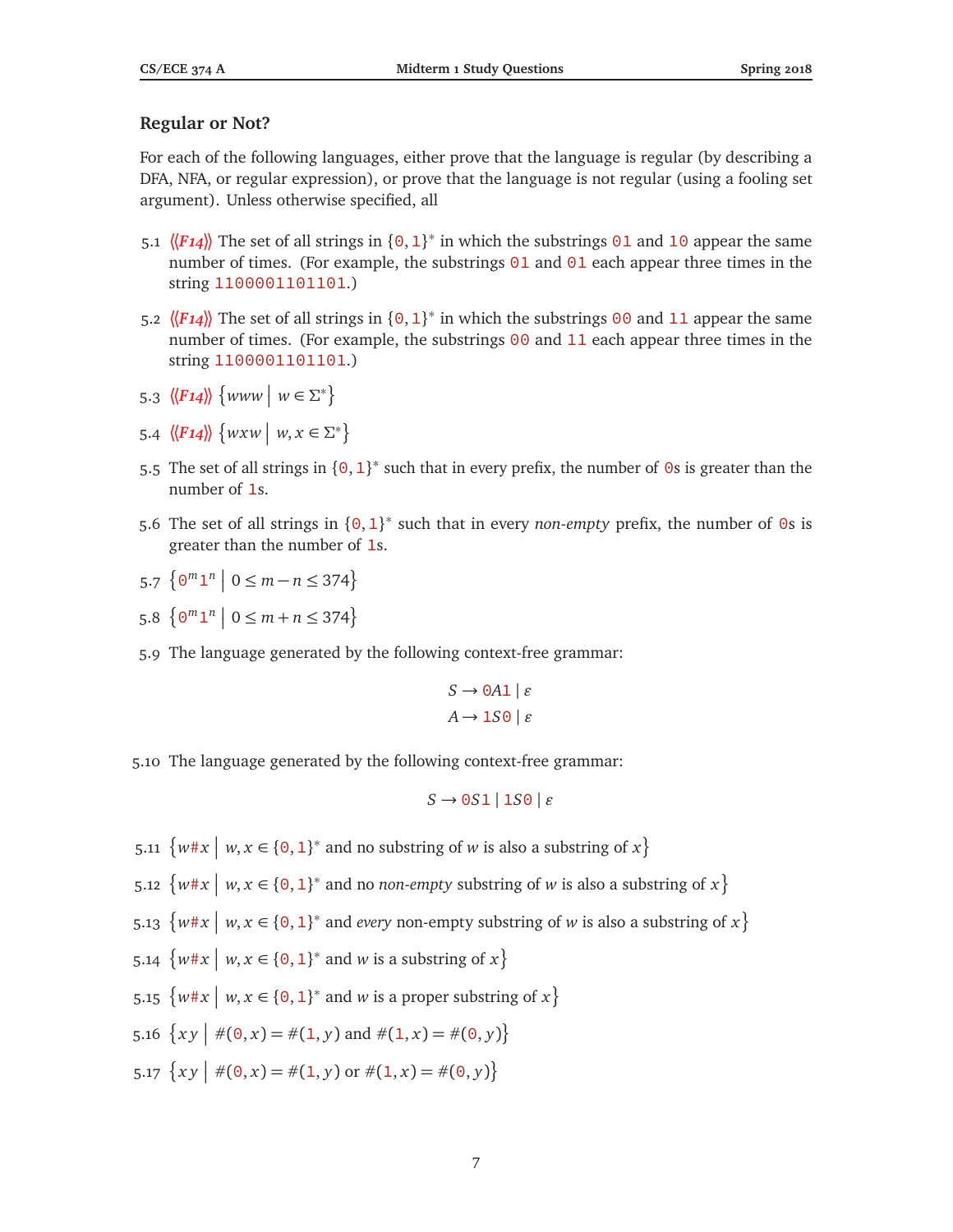## **Product/Subset Constructions**

For each of the following languages  $L \subseteq \{0, 1\}^*$ , formally describe a DFA  $M = (Q, \{0, 1\}, s, A, \delta)$ that recognizes *L*. *Do not attempt to draw the DFA.* Instead, give a complete, precise, and self-contained description of the state set *Q*, the start state *s*, the accepting state *A*, and the transition function *δ*. Do *not* just describe several smaller DFAs and write "product construction!"

- 6.1 **〈〈***S14***〉〉** All strings that satisfy *all* of the following conditions:
	- (a) the number of  $\Theta$ s is even
	- (b) the number of  $1s$  is divisible by 3
	- (c) the total length is divisible by 5
- 6.2 All strings that satisfy *at least one* of the following conditions: . . .
- 6.3 All strings that satisfy *exactly one* of the following conditions: . . .
- 6.4 All strings that satisfy *exactly two* of the following conditions: . . .
- 6.5 All strings that satisfy *an odd number of* of the following conditions: . . .
	- Other possible conditions:
		- (a) The number of 0s in *w* is odd.
		- (b) The number of 1s in *w* is not divisible by 5.
		- (c) The length |*w*| is divisible by 7.
		- (d) The binary value of *w* is divisible by 7.
		- (e) The binary value of  $w^R$  is not divisible by 7.
		- (f) *w* contains the substring 00
		- (g) *w* does not contain the substring 11
		- (h) *ww* does not contain the substring 101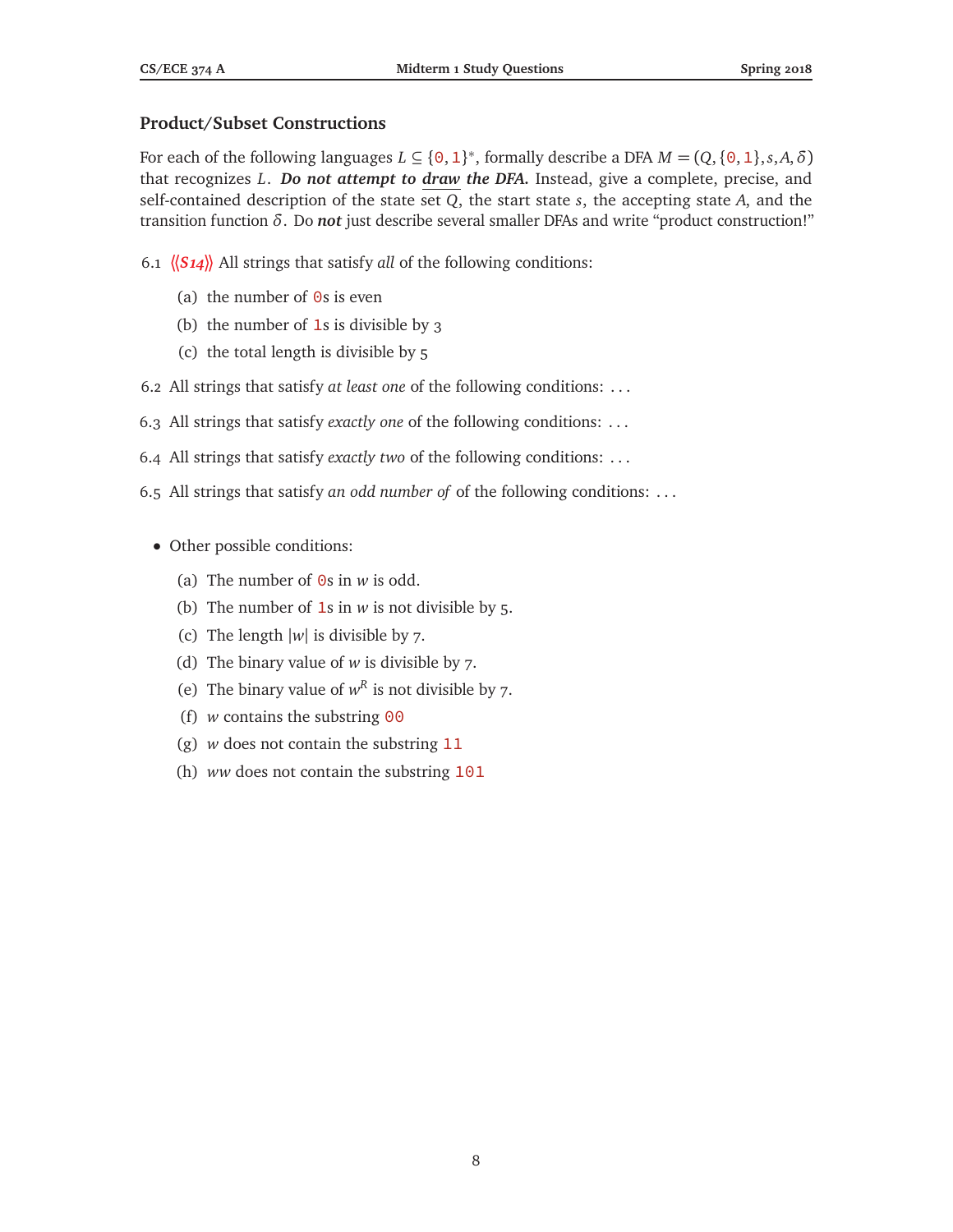## **Regular Language Transformations**

Let *L* be an arbitrary regular language over the alphabet  $\Sigma = \{0, 1\}$ . Prove that each of the following languages over  $\{0, 1\}$  is regular.

7.1  $L^c := \{ w^c \mid w \in L \}$ , where  $w^c$  is the complement of *w*, defined recursively as follows:

$$
w^{c} := \begin{cases} \varepsilon & \text{if } w = \varepsilon \\ 1 \cdot x^{c} & \text{if } w = 0x \text{ for some string } x \\ 0 \cdot x^{c} & \text{if } w = 1x \text{ for some string } x \end{cases}
$$

For example,  $0001101<sup>c</sup> = 1110010$ .

- 7.2 ONEINFRONT $(L) := \{ 1x \mid x \in L \}$
- 7.3 ONLYONES(*L*) := { $1^{#(1,w)}$  |  $w \in L$ }
- 7.4 ONLYONES<sup>-1</sup>(*L*) := {*w* | 1<sup>#(1,*w*)</sup> ∈ *L*}
- 7.5 MISSINGFIRSTONE $(L) := \{ w \in \Sigma^* \mid 1 w \in L \}$
- 7.6 PREFIXES( $L$ ) := { $x | xy \in L$  for some  $y \in \Sigma^*$ }
- 7.7  $\langle \langle \mathbf{F16} \rangle \rangle$  SUFFIXES(*L*) := { $y | xy \in L$  for some  $x \in \Sigma^*$ }
- 7.8  $\langle \langle lab, F14 \rangle \rangle$  Evens $(L) := \{evens(w) \mid w \in L\}$ , where the functions *evens* and *odds* are recursively defined as follows:

$$
evens(w) := \begin{cases} \varepsilon & \text{if } w = \varepsilon \\ odds(x) & \text{if } w = ax \end{cases} \qquad odds(w) := \begin{cases} \varepsilon & \text{if } w = \varepsilon \\ a \cdot evens(x) & \text{if } w = ax \end{cases}
$$

For example, *evens*(0001101) = 010 and *odds*(0001101) = 0011.

- 7.9  $\langle \langle \text{lab, F14} \rangle \rangle$  Evens<sup>−1</sup>(*L*) := {*w* | *evens*(*w*) ∈ *L*}, where the functions *evens* and *odds* are recursively defined as above.
- 7.10 FARO(*L*) := { $\{faro(w, x) \mid w, x \in L\}$ , where the function *faro* is defined recursively as follows:

$$
faro(w, x) := \begin{cases} x & \text{if } w = \varepsilon \\ a \cdot faro(x, y) & \text{if } w = ay \text{ for some } a \in \Sigma \text{ and some } y \in \Sigma^* \end{cases}
$$

For example,  $\frac{faro(0001101,1111)} = 0.0101111101$ 

7.11 SCRAMBLE(*L*) := {scramble(*w*) |  $w \in L$ }, where the function scramble is defined recursively as follows:

$$
scramble(w) := \begin{cases} w & \text{if } |w| \le 1 \\ ba \cdot scramble(x) & \text{if } w = abx \text{ for some } a, b \in \Sigma \text{ and } x \in \Sigma^* \end{cases}
$$

For example,  $scramble(00 01 10 1) = 00 10 01 1$ .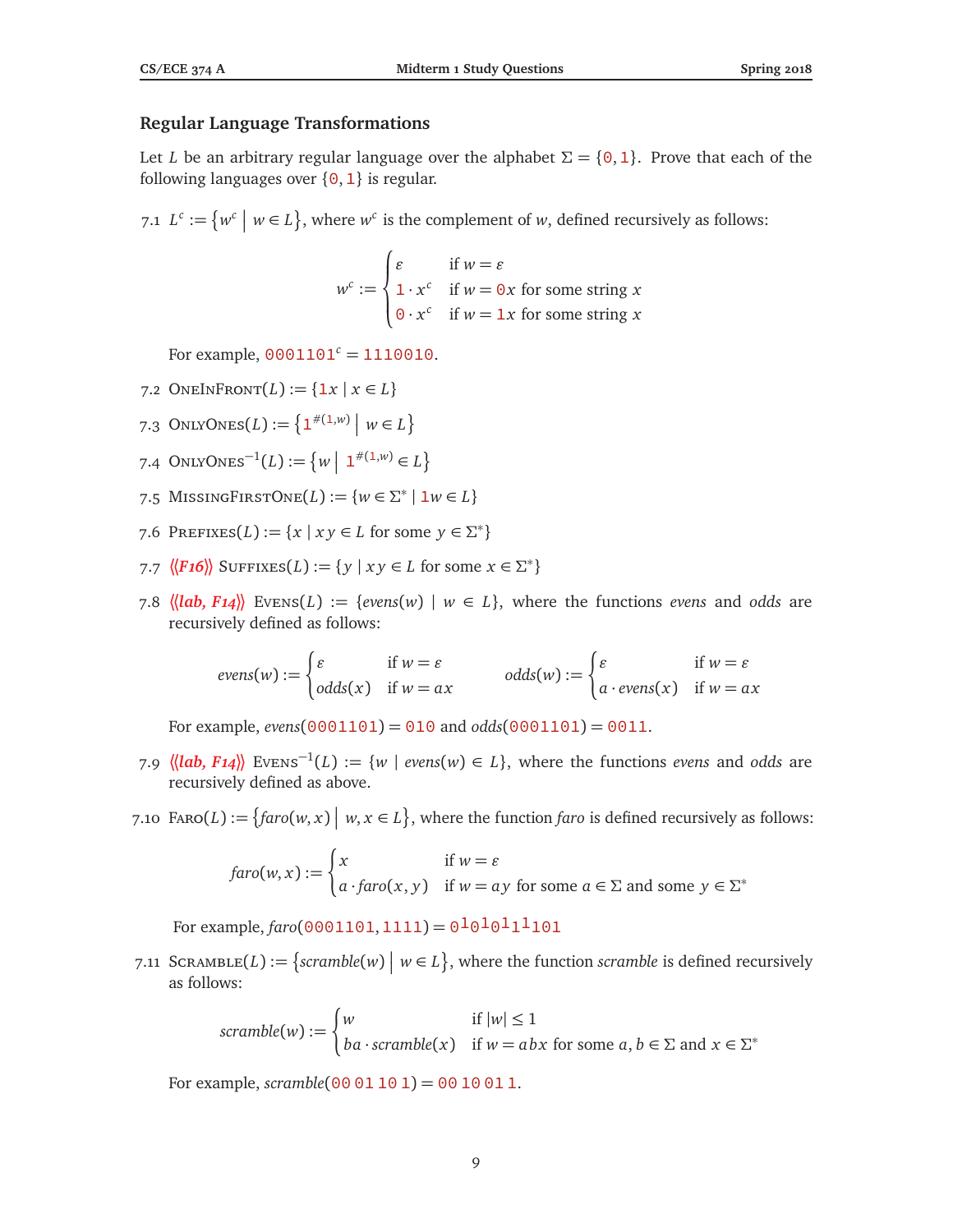# **Context-Free Grammars**

Construct context-free grammars for each of the following languages, and give a *brief* explanation of how your grammar works, including the language of each non-terminal. We explicitly do not want a formal proof of correctness.

- 8.1 All strings in  $\{0, 1\}^*$  whose length is divisible by 5.
- 8.2 All strings in which the substrings  $01$  and  $01$  appear the same number of times.

$$
8.3 \ \{ \Theta^n \mathbf{1}^{2n} \mid n \ge 0 \}
$$

- 8.4  $\{0^m1^n \mid n \neq 2m\}$
- 8.5  $\{0^i 1^j 0^{i+j} \mid i, j \ge 0\}$   $\langle \langle HW \rangle \rangle$
- 8.6  $\{ \Theta^{i+j} \# \Theta^j \# \Theta^i \mid i, j \ge 0 \}$
- 8.7  $\{0^i 1^j 2^k \mid j \neq i + k\}$
- 8.8  $\{w\#0^{\#(\Theta,w)} \mid w \in \{0,1\}^*\}$
- 8.9  $\{0^i 1^j 2^k \mid i = j \text{ or } j = k \text{ or } i = k\}$
- 8.10  $\{0^i 1^j 2^k \mid i \neq j \text{ or } j \neq k\}$
- 8.11  $\{ \Theta^{2i} \mathbf{1}^{i+j} \mathbf{2}^{2j} \mid i, j \ge 0 \}$
- 8.12  $\{x \# y^R \mid x, y \in \{0, 1\}^* \text{ and } x \neq y\}$
- 8.13 All strings in  $\{0, 1\}^*$  that are *not* palindromes.
- 8.14  $\{0, 1\}^* \setminus \{ww \mid w \in \{0, 1\}^*\}$   $\langle \langle lab \rangle \rangle$
- 8.15  $\{0^n 1^{an+b} \mid n \ge 0\}$ , where *a* and *b* are arbitrary natural numbers.
- 8.16  $\{0^n 1^{an-b} \mid n \ge b/a\}$ , where *a* and *b* are arbitrary natural numbers.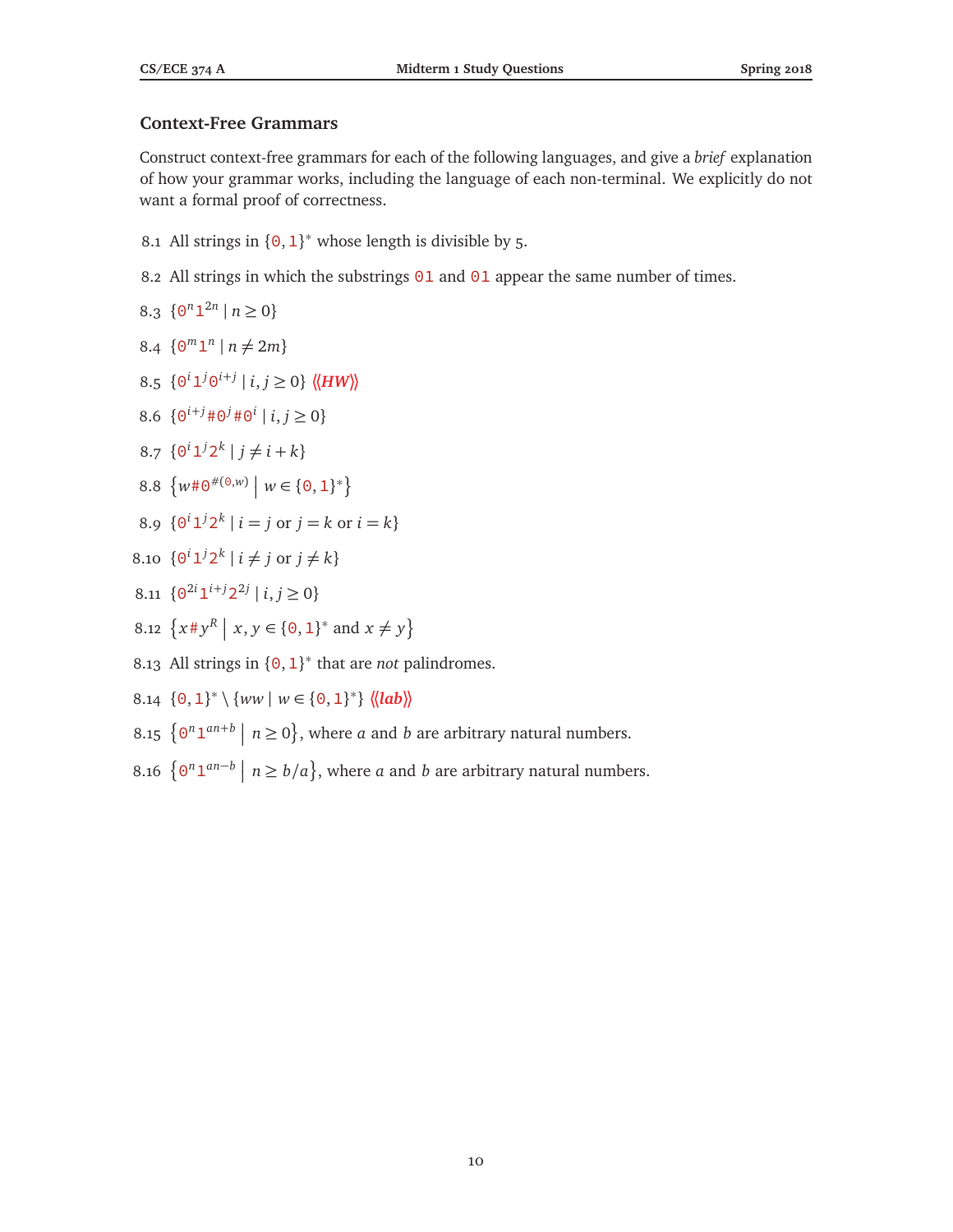### **True or False (sanity check)**

For each statement below, check "True" if the statement is *always* true and "False" otherwise. Each correct answer is worth 1 point; each incorrect answer is worth  $-\frac{1}{2}$  point; checking "I don't know" is worth  $\frac{1}{4}$  point; and flipping a coin is (on average) worth  $\frac{1}{4}$  point.

**Read each statement** *very* **carefully.** Some of these are deliberately subtle. On the other hand, you should not spend more than two minutes on any single statement.

#### **Definitions**

A.1 Every language is regular.

- A.2 For all languages *L*, if *L* is regular then *L* can be represented by a regular expression.
- A.3 For all languages *L*, if *L* is not regular then *L* cannot be represented by a regular expression.
- A.4 For all languages *L*, if *L* can be represented by a regular expression, then *L* is regular.
- A.5 For all languages *L*, if *L* cannot be represented by a regular expression, then *L* is not regular.
- A.6 For all languages *L*, if there is a DFA that accepts every string in *L*, then *L* is regular.
- A.7 For all languages *L*, if there is a DFA that accepts every string not in *L*, then *L* is not regular.
- A.8 For all languages *L*, if there is a DFA that rejects every string not in *L*, then *L* is regular.
- A.9 For all languages *L*, if for every string  $w \in L$  there is a DFA that accepts *w*, then *L* is regular.  $\langle \langle S_14 \rangle \rangle$
- A.10 For all languages L, if for every string  $w \notin L$  there is a DFA that rejects w, then L is regular.
- A.11 For all languages *L*, if some DFA recognizes *L*, then some NFA also recognizes *L*.
- A.12 For all languages *L*, if some NFA recognizes *L*, then some DFA also recognizes *L*.
- A.13 For all languages  $L$ , if some NFA with  $\varepsilon$ -transitions recognizes  $L$ , then some NFA without  $\varepsilon$ -transitions also recognizes *L*.

#### **Closure Properties of Regular Languages**

- B.1 For all regular languages *L* and  $L'$ , the language  $L \cap L'$  is regular.
- B.2 For all regular languages *L* and  $L'$ , the language  $L \cup L'$  is regular.
- B.3 For all regular languages *L*, the language *L* ∗ is regular.
- B.4 For all regular languages *A*, *B*, and *C*, the language  $(A \cup B) \setminus C$  is regular.
- B.5 For all languages  $L \subseteq \Sigma^*$ , if *L* is regular, then  $\Sigma^* \setminus L$  is regular.
- B.6 For all languages  $L \subseteq \Sigma^*$ , if *L* is regular, then  $\Sigma^* \setminus L$  is not regular.
- B.7 For all languages  $L \subseteq \Sigma^*$ , if *L* is not regular, then  $\Sigma^* \setminus L$  is regular.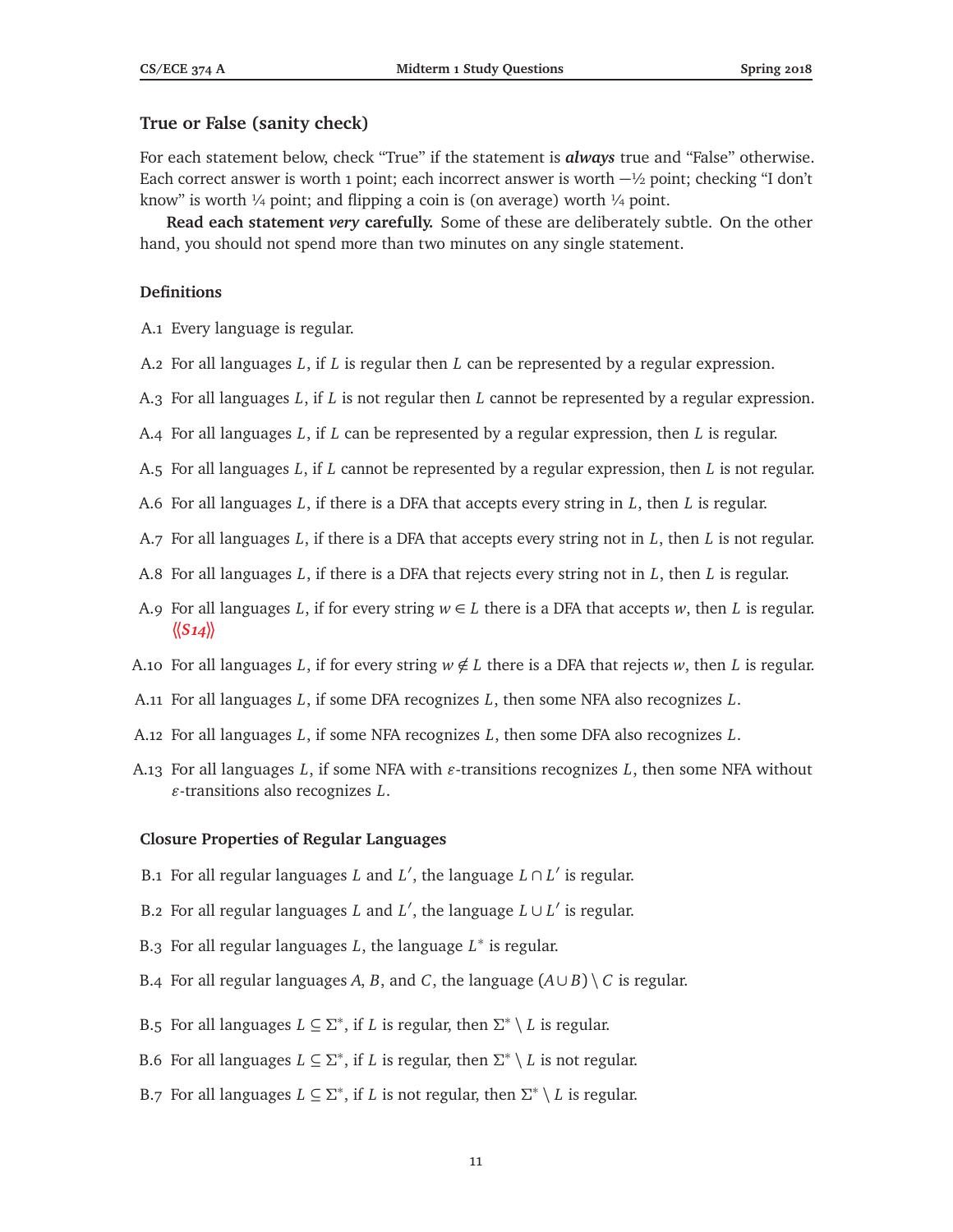- B.8 For all languages  $L \subseteq \Sigma^*$ , if *L* is not regular, then  $\Sigma^* \setminus L$  is not regular.
- B.9  $\langle (S14) \rangle$  For all languages *L* and *L'*, the language  $L \cap L'$  is regular.
- B.10  $\langle \langle F14 \rangle \rangle$  For all languages *L* and *L'*, the language  $L \cup L'$  is regular.
- B.11 For all languages *L*, the language *L* ∗ is regular. **〈〈***F14, F16***〉〉**
- B.12 For all languages *L*, if *L* ∗ is regular, then *L* is regular.
- B.13 For all languages *A*, *B*, and *C*, the language  $(A \cup B) \setminus C$  is regular.
- B.14 For all languages *L*, if *L* is finite, then *L* is regular.
- B.15 For all languages *L* and *L'*, if *L* and *L'* are finite, then  $L \cup L'$  is regular.
- B.16 For all languages *L* and *L'*, if *L* and *L'* are finite, then  $L \cap L'$  is regular.
- B.17 For all languages  $L \subseteq \Sigma^*$ , if *L* contains infinitely many strings in  $\Sigma^*$ , then *L* is not regular.
- B.18  $\langle \langle S14 \rangle \rangle$  For all languages  $L \subseteq \Sigma^*$ , if *L* contains all but a finite number of strings of  $\Sigma^*$ , then *L* is regular.
- B.19 For all languages  $L \subseteq \{0,1\}^*$ , if *L* contains a finite number of strings in  $0^*$ , then *L* is regular.
- B.20 For all languages  $L \subseteq \{0, 1\}^*$ , if *L* contains all but a finite number of strings in  $\Theta^*$ , then *L* is regular.
- B.21 If *L* and *L'* are not regular, then  $L \cap L'$  is not regular.
- B.22 If *L* and *L'* are not regular, then  $L \cup L'$  is not regular.
- B.23 If *L* is regular and  $L \cup L'$  is regular, then  $L'$  is regular.  $\langle \langle S_1 4 \rangle \rangle$
- B.24 If *L* is regular and  $L \cup L'$  is not regular, then  $L'$  is not regular.  $\langle \langle S_1 \rangle \rangle$
- B.25 If *L* is not regular and  $L \cup L'$  is regular, then  $L'$  is regular.
- B.26 If *L* is regular and  $L \cap L'$  is regular, then  $L'$  is regular.
- B.27 If *L* is regular and  $L \cap L'$  is not regular, then  $L'$  is not regular.
- B.28 If *L* is regular and *L'* is finite, then  $L \cup L'$  is regular.  $\langle \langle S_1 4 \rangle \rangle$
- B.29 If *L* is regular and *L'* is finite, then  $L \cap L'$  is regular.
- B.30 If *L* is regular and  $L \cap L'$  is finite, then  $L'$  is regular.
- B.31 If *L* is regular and  $L \cap L' = \emptyset$ , then  $L'$  is not regular.
- B.32 If *L* is not regular and  $L \cap L' = \emptyset$ , then *L'* is regular.  $\langle \langle F16 \rangle \rangle$
- B.33 If *L* is regular and *L'* is not regular, then  $L \cap L' = \emptyset$ .
- B.34 If  $L \subseteq L'$  and *L* is regular, then  $L'$  is regular.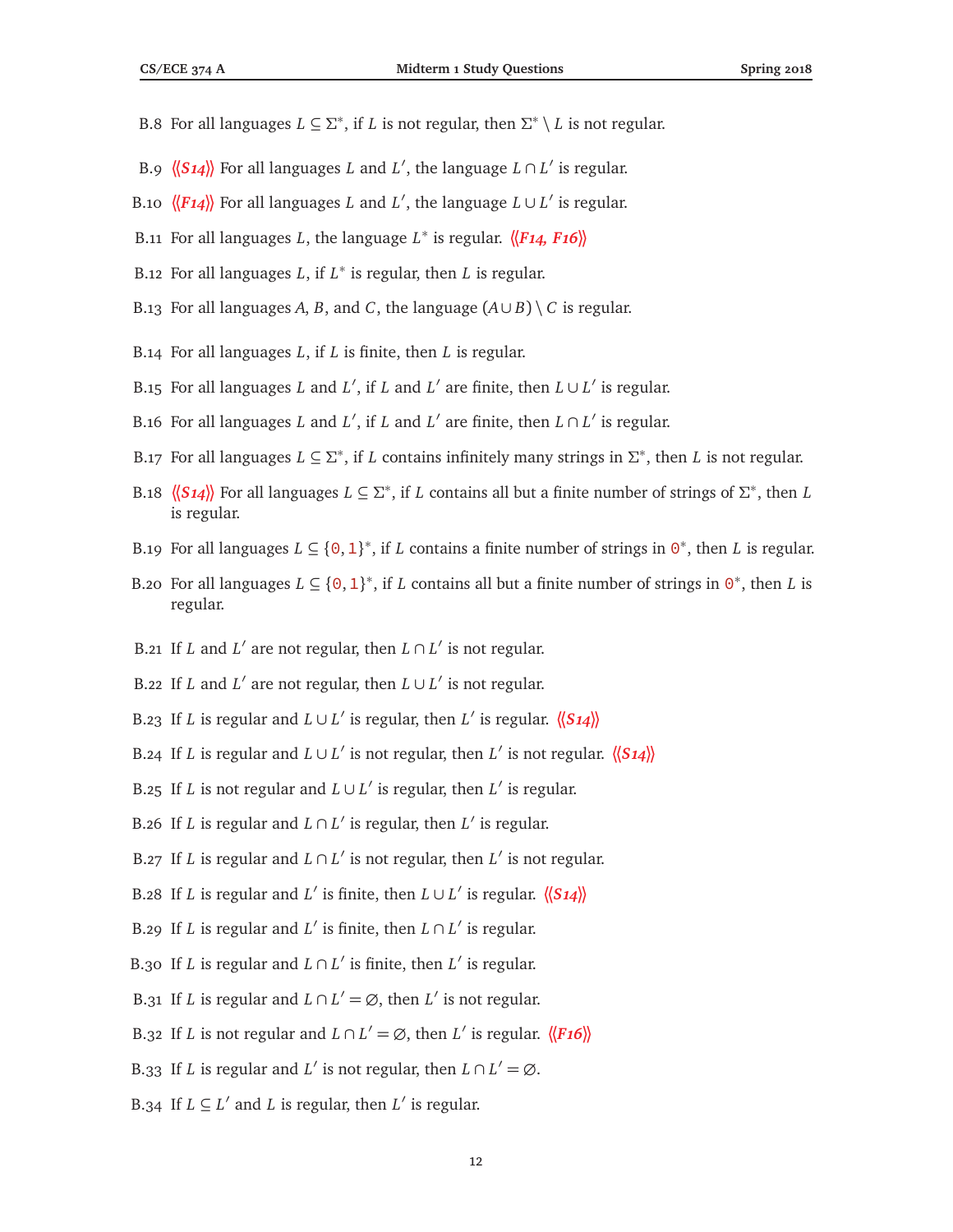- B.35 If  $L \subseteq L'$  and  $L'$  is regular, then *L* is regular.  $\langle \langle F_14 \rangle \rangle$
- B.36 If  $L \subseteq L'$  and *L* is not regular, then  $L'$  is not regular.
- B.37 If  $L \subseteq L'$  and  $L'$  is not regular, then *L* is not regular.  $\langle \langle F14 \rangle \rangle$
- B.38 For all languages *L* ⊆ *Σ* ∗ , if *L* cannot be described by a regular expression, then some DFA accepts *Σ* ∗ \ *L*.
- B.39 For all languages  $L \subseteq \Sigma^*$ , if no DFA accepts *L*, then the complement  $\Sigma^* \setminus L$  can be described by a regular expression.
- B.40 For all languages  $L \subseteq \Sigma^*$ , if no DFA accepts *L*, then the complement  $\Sigma^* \setminus L$  cannot be described by a regular expression.
- B.41 For all languages  $L \subseteq \Sigma^*$ , if *L* is recognized by a DFA, then  $\Sigma^* \setminus L$  can be described by a regular expression. **〈〈***F16***〉〉**

#### **Closure Properties of Context-free Languages**

- C.1 For all languages  $L \subseteq \Sigma^*$ , if *L* cannot be recognized by a DFA, then *L* is context-free.
- C.2 For all languages  $L \subseteq \Sigma^*$ , if *L* cannot be recognized by a DFA, then *L* is not context-free.
- C.3 For all languages  $L \subseteq \Sigma^*$ , if *L* can be recognized by a DFA, then *L* is context-free.
- C.4 For all languages  $L \subseteq \Sigma^*$ , if *L* can be recognized by a DFA, then *L* is not context-free.
- C.5 For all languages  $L \subseteq \Sigma^*$ , if *L* is not context-free, then *L* is regular.
- C.6 For all languages  $L \subseteq \Sigma^*$ , if *L* is not context-free, then  $\Sigma^* \setminus L$  is regular.
- C.7 For all languages  $L \subseteq \Sigma^*$ , if *L* is not context-free, then *L* is not regular.
- C.8 For all languages  $L \subseteq \Sigma^*$ , if *L* is not context-free, then  $\Sigma^* \setminus L$  is not regular.
- C.9 Every finite language is context-free.
- C.10 Every context-free language is regular. **〈〈***F14***〉〉**
- C.11 Every regular language is context-free.
- C.12 Every non-context-free language is non-regular. **〈〈***F16***〉〉**
- C.13 For all context-free languages *L* and *L'*, the language *L L'* is also context-free.  $\langle \langle F16 \rangle \rangle$
- C.14 For every context-free language *L*, the language *L* ∗ is also context-free.
- C.15 For all context-free languages *A*, *B*, and *C*, the language  $(A \cup B)^* \cdot C$  is also context-free.
- C.16 For every language *L*, the language *L* ∗ is context-free.
- C.17 For every language  $L$ , if  $L^*$  is context-free then  $L$  is context-free.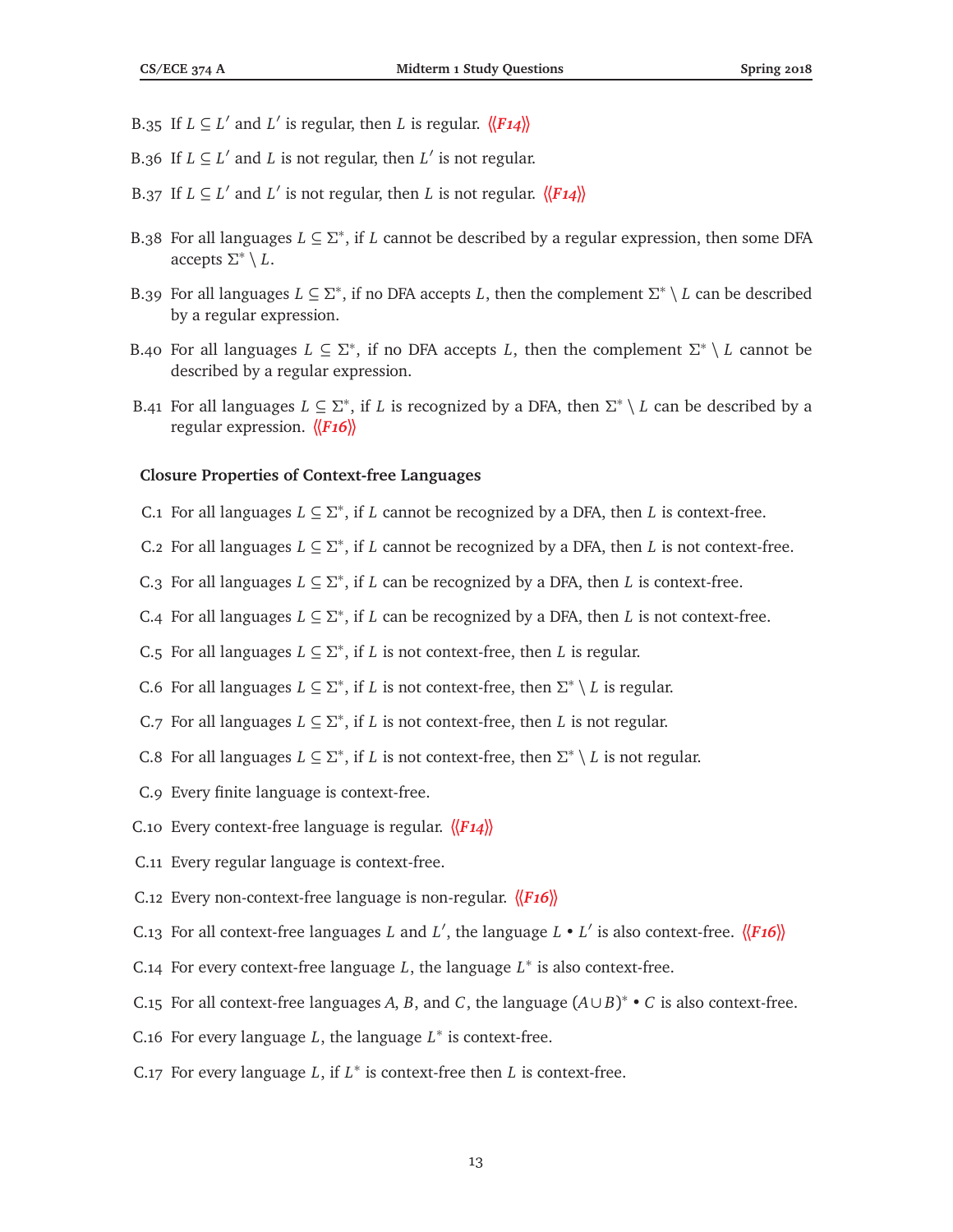**Equivalence Classes.** Recall that for any language  $L \subset \Sigma^*$ , two strings  $x, y \in \Sigma^*$  are equivalent with respect to *L* if and only if, for every string  $z \in \Sigma^*$ , either both *xz* and *yz* are in *L*, or neither *xz* nor *yz* is in *L*—or more concisely, if *x* and *y* have no distinguishing suffix with respect to *L*. We denote this equivalence by  $x \equiv_L y$ .

- D.1 For all languages *L*, if *L* is regular, then  $\equiv_L$  has finitely many equivalence classes.
- D.2 For all languages *L*, if *L* is not regular, then  $\equiv_L$  has infinitely many equivalence classes. **〈〈***S14***〉〉**
- D.3 For all languages *L*, if  $\equiv_L$  has finitely many equivalence classes, then *L* is regular.
- D.4 For all languages *L*, if  $\equiv_L$  has infinitely many equivalence classes, then *L* is not regular.
- D.5 For all regular languages L, each equivalence class of  $\equiv_L$  is a regular language.
- D.6 For all languages L, each equivalence class of  $\equiv_L$  is a regular language.

#### **Fooling Sets**

- E.1 For all languages *L*, if *L* has an infinite fooling set, then *L* is not regular.
- E.2 For all languages *L*, if *L* has an finite fooling set, then *L* is regular.
- E.3 For all languages *L*, if *L* does not have an infinite fooling set, then *L* is regular.
- E.4 For all languages *L*, if *L* is not regular, then *L* has an infinite fooling set.
- E.5 For all languages *L*, if *L* is regular, then *L* has no infinite fooling set.
- E.6 For all languages *L*, if *L* is not regular, then *L* has no finite fooling set.  $\langle \mathbf{F14}, \mathbf{F16} \rangle$

**Specific Languages (Gut Check).** Do *not* construct complete DFAs, NFAs, regular expressions, or fooling-set arguments for these languages. You don't have time.

- F.1  $\{0^i 1^j 2^k | i + j k = 374\}$  is regular.  $\langle \langle S_1 4 \rangle \rangle$
- F.2  ${0^i 1^j 2^k | i + j k ≤ 374}$  is regular.
- F.3  $\{0^i 1^j 2^k | i+j+k = 374\}$  is regular.
- F.4  $\{0^i 1^j 2^k \mid i + j + k > 374\}$  is regular.
- $F.5 \{0^i 1^j | i < 374 < j\}$  is regular.  $\langle \langle S14 \rangle \rangle$
- F.6  $\left\{ \Theta^m \mathbf{1}^n \mid 0 \leq m + n \leq 374 \right\}$  is regular.  $\langle \langle F \mathbf{14} \rangle \rangle$
- F.7  $\left\{ \Theta^m \mathbf{1}^n \mid 0 \leq m n \leq 374 \right\}$  is regular.  $\langle \langle F14 \rangle \rangle$
- F.8  $\{0^i 1^j \mid i, j \ge 0\}$  is not regular.  $\langle \langle F16 \rangle \rangle$
- F.9  $\{0^i 1^j | (i j) \text{ is divisible by } 374\}$  is regular.  $\langle \langle S14 \rangle \rangle$
- F.10  $\{0^i1^j \mid (i+j)$  is divisible by 374} is regular.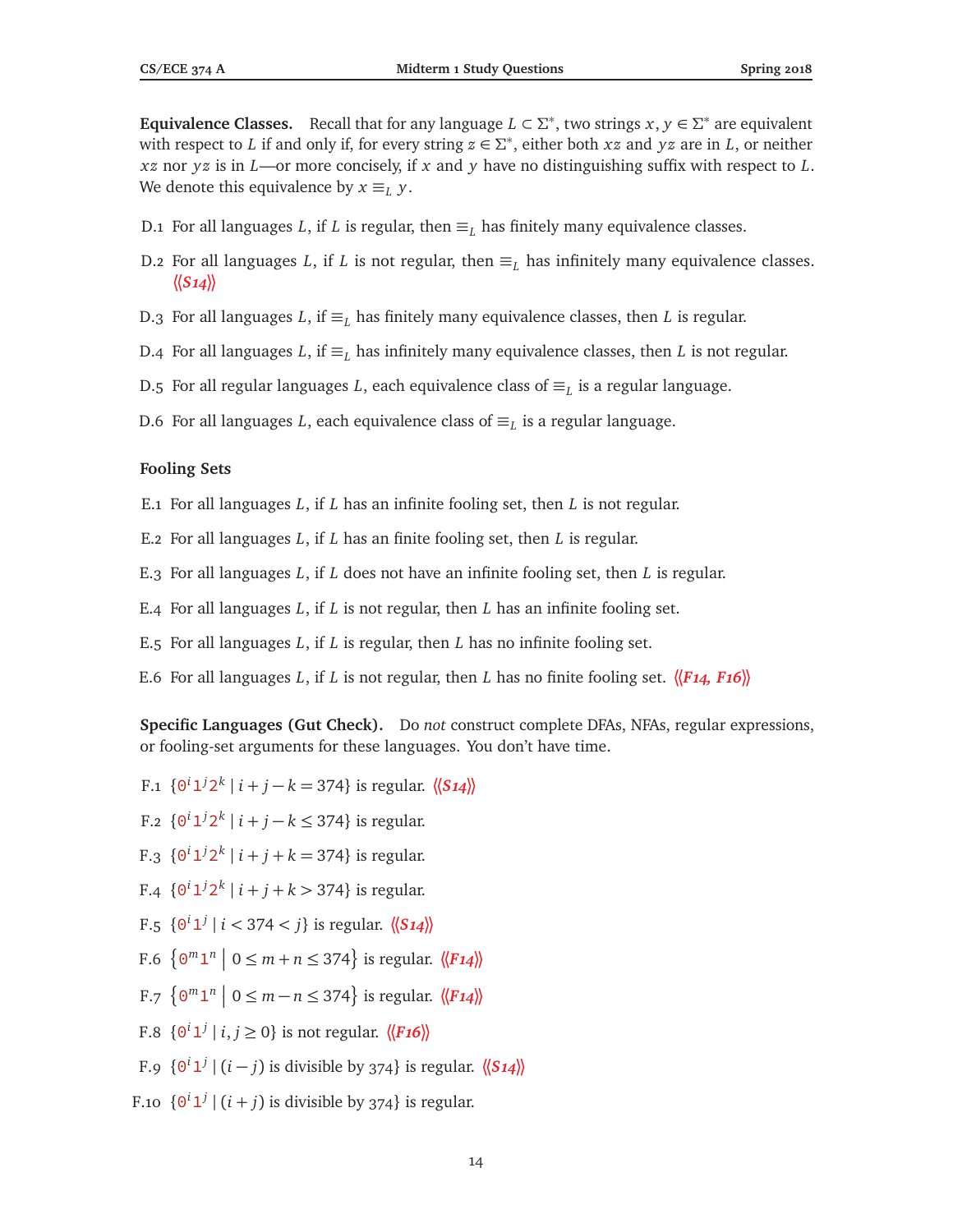- F.11  $\{ \Theta^{n^2} \mid n \ge 0 \}$  is regular.
- F.12  $\left\{ \frac{\Theta^{37n+4}}{n \geq 0} \right\}$  is regular.
- F.13  $\{ \Theta^n 1 \Theta^n \mid n \geq 0 \}$  is regular.
- F.14  $\{0^m10^n \mid m \ge 0 \text{ and } n \ge 0\}$  is regular.
- F.15  $\{w \in \{0, 1\}^* \mid |w| \text{ is divisible by } 374\}$  is regular.
- F.16  $\{w \in \{0,1\}^* \mid w \}$  represents a integer divisible by 374 in binary} is regular.
- F.17  $\{w \in \{0, 1\}^* \mid w \}$  represents a integer divisible by 374 in base 473} is regular.
- F.18  $\{w \in \{0, 1\}^* \mid |\#(0, w) \#(1, w)| < 374\}$  is regular.
- F.19  $\{w \in \{0, 1\}^* \mid |\#(0, x) \#(1, x)| < 374 \text{ for every prefix } x \text{ of } w\}$  is regular.
- F.20  $\{w \in \{0, 1\}^* \mid |\#(0, x) \#(1, x)| < 374$  for every substring *x* of *w*} is regular.
- F.21  $\{w\Theta^{\#(\Theta,w)} \mid w \in \{\Theta,1\}^*\}$  is regular.
- F.22  $\{w\Theta^{\#(\Theta,w) \bmod 374} \mid w \in \{\Theta,1\}^*\}$  is regular.

#### **Automata Transformations**

- G.1 Let  $M = (\Sigma, Q, s, A, \delta)$  and  $M' = (\Sigma, Q, s, Q \setminus A, \delta)$  be arbitrary **DFA**s with identical alphabets, states, starting states, and transition functions, but with complementary accepting states. Then  $L(M) \cap L(M') = \emptyset$ .  $\langle \langle F16 \rangle \rangle$
- G.2 Let  $M = (\Sigma, Q, s, A, \delta)$  and  $M' = (\Sigma, Q, s, Q \setminus A, \delta)$  be arbitrary **NFA**s with identical alphabets, states, starting states, and transition functions, but with complementary accepting states. Then  $L(M) \cap L(M') = \emptyset$ .  $\langle \langle F16 \rangle \rangle$
- G.3 Let *M* be a **DFA** over the alphabet *Σ*. Let *M*<sup>0</sup> be identical to *M*, except that accepting states in *M* are non-accepting in *M'* and vice versa. Each string in  $\Sigma^*$  is accepted by exactly one of  $M$  and  $M'$ .
- G.4 Let *M* be an **NFA** over the alphabet *Σ*. Let *M*<sup>0</sup> be identical to *M*, except that accepting states in *M* are non-accepting in  $\overline{M}'$  and vice versa. Each string in  $\Sigma^*$  is accepted by exactly one of  $M$  and  $M'$ .
- G.5 If a language *L* is recognized by a DFA with *n* states, then the complementary language  $\Sigma^* \setminus L$  is recognized by a DFA with at most  $n + 1$  states.
- G.6 If a language *L* is recognized by an NFA with *n* states, then the complementary language  $\Sigma^* \setminus L$  is recognized by a NFA with at most  $n + 1$  states.
- G.7 If a language *L* is recognized by a DFA with *n* states, then *L* ∗ is recognized by a DFA with at most  $n + 1$  states.
- G.8 If a language *L* is recognized by an NFA with *n* states, then  $L^*$  is recognized by a NFA with at most  $n + 1$  states.